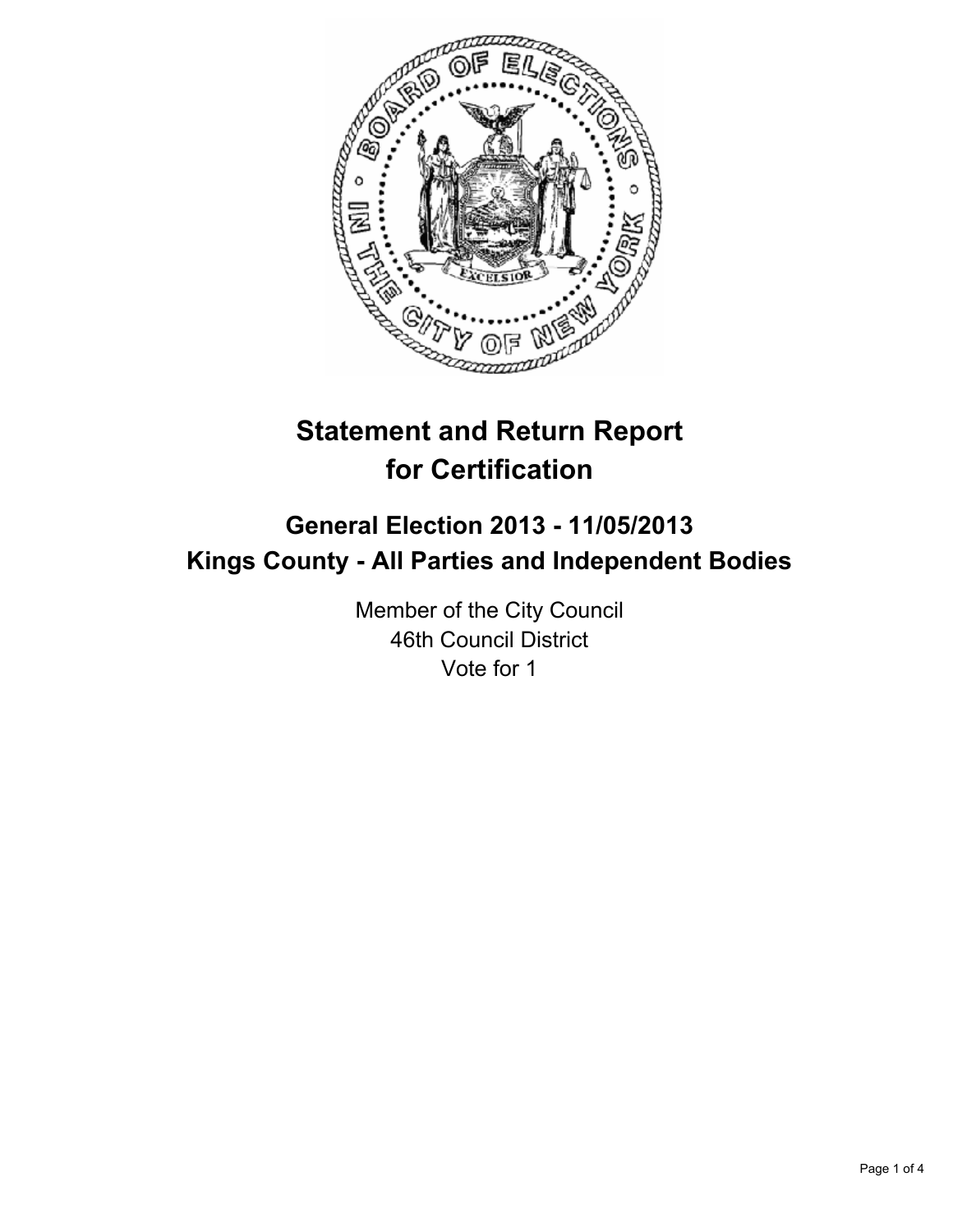

### **Assembly District 41**

| <b>PUBLIC COUNTER</b>                                    | 4,320          |
|----------------------------------------------------------|----------------|
| <b>EMERGENCY</b>                                         | 0              |
| ABSENTEE/MILITARY                                        | 106            |
| <b>FFDFRAL</b>                                           | 0              |
| <b>SPECIAL PRESIDENTIAL</b>                              | $\Omega$       |
| <b>AFFIDAVIT</b>                                         | 51             |
| <b>Total Ballots</b>                                     | 4,477          |
| Less - Inapplicable Federal/Special Presidential Ballots | 0              |
| <b>Total Applicable Ballots</b>                          | 4,477          |
| ALAN N. MAISEL (DEMOCRATIC)                              | 2,565          |
| ANTHONY TESTAVERDE (REPUBLICAN)                          | 1,061          |
| ANTHONY TESTAVERDE (CONSERVATIVE)                        | 250            |
| ALAN N. MAISEL (WORKING FAMILIES)                        | 96             |
| ANTHONY TESTAVERDE (INDEPENDENCE)                        | 58             |
| ALEK LOUEN (WRITE-IN)                                    | 1              |
| CHAIM DEUTSCH (WRITE-IN)                                 | 1              |
| DAVID STOROBIN (WRITE-IN)                                | $\overline{7}$ |
| <b>GREGORY DAVIDZON (WRITE-IN)</b>                       | 10             |
| SAM MASLOW (WRITE-IN)                                    | 1              |
| UNATTRIBUTABLE WRITE-IN (WRITE-IN)                       | 9              |
| <b>Total Votes</b>                                       | 4,059          |
| Unrecorded                                               | 418            |

#### **Assembly District 58**

| <b>PUBLIC COUNTER</b>                                    | 3,393             |
|----------------------------------------------------------|-------------------|
| <b>EMERGENCY</b>                                         | 0                 |
| ABSENTEE/MILITARY                                        | 49                |
| <b>FEDERAL</b>                                           | 0                 |
| SPECIAL PRESIDENTIAL                                     | 0                 |
| <b>AFFIDAVIT</b>                                         | 50                |
| <b>Total Ballots</b>                                     | 3,492             |
| Less - Inapplicable Federal/Special Presidential Ballots | $\mathbf{0}$      |
| <b>Total Applicable Ballots</b>                          | 3,492             |
| ALAN N. MAISEL (DEMOCRATIC)                              | 2,945             |
| ANTHONY TESTAVERDE (REPUBLICAN)                          | 83                |
| ANTHONY TESTAVERDE (CONSERVATIVE)                        | 25                |
| ALAN N. MAISEL (WORKING FAMILIES)                        | 63                |
| ANTHONY TESTAVERDE (INDEPENDENCE)                        | $12 \overline{ }$ |
| CLYDE CHADMAN (WRITE-IN)                                 | 1                 |
| UNATTRIBUTABLE WRITE-IN (WRITE-IN)                       | 1                 |
| <b>Total Votes</b>                                       | 3,130             |
| Unrecorded                                               | 362               |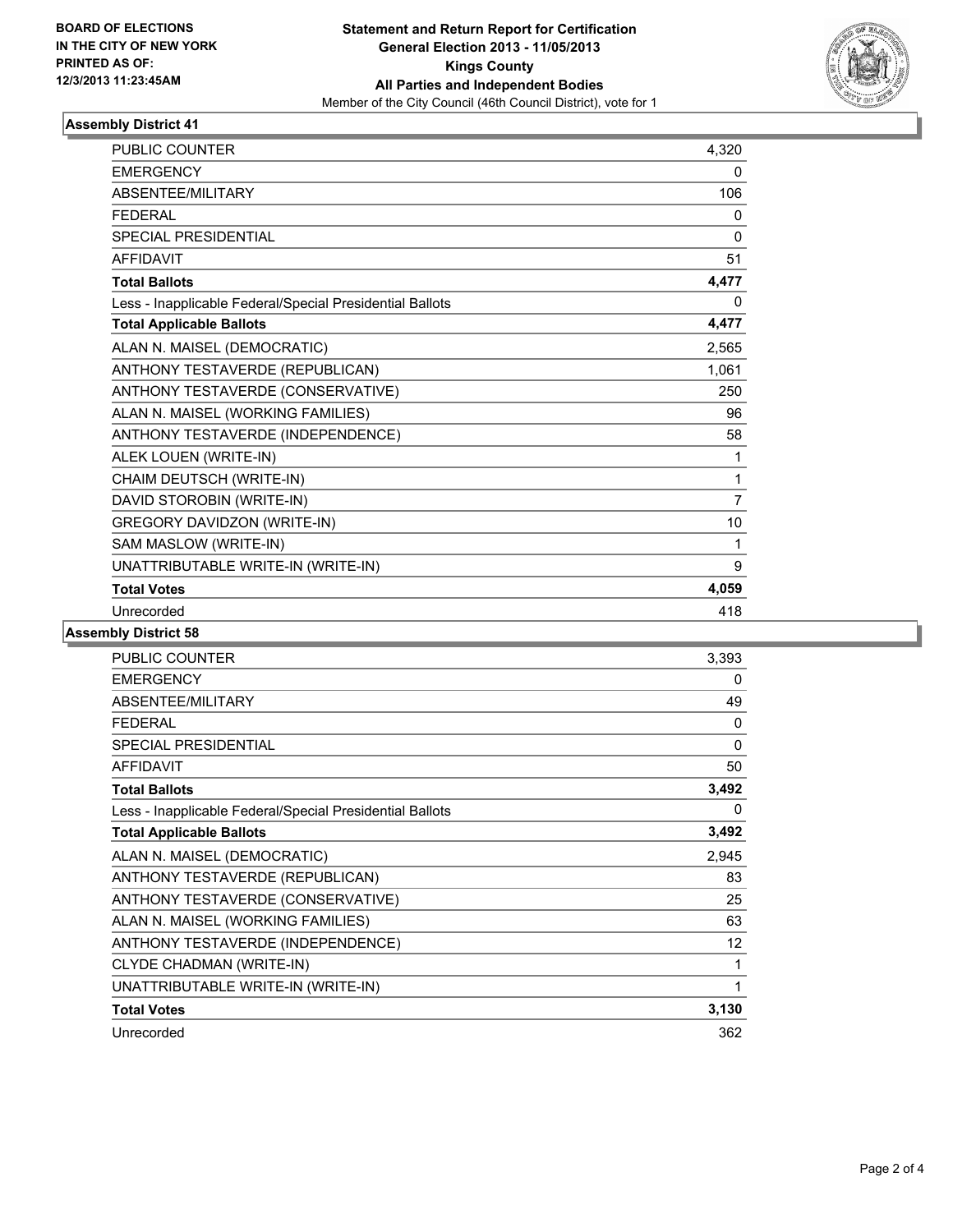

#### **Assembly District 59**

| <b>PUBLIC COUNTER</b>                                    | 18,998       |
|----------------------------------------------------------|--------------|
| <b>EMERGENCY</b>                                         | 3            |
| ABSENTEE/MILITARY                                        | 302          |
| <b>FEDERAL</b>                                           | 0            |
| SPECIAL PRESIDENTIAL                                     | $\mathbf{0}$ |
| <b>AFFIDAVIT</b>                                         | 237          |
| <b>Total Ballots</b>                                     | 19,540       |
| Less - Inapplicable Federal/Special Presidential Ballots | 0            |
| <b>Total Applicable Ballots</b>                          | 19,540       |
| ALAN N. MAISEL (DEMOCRATIC)                              | 14,111       |
| ANTHONY TESTAVERDE (REPUBLICAN)                          | 2,646        |
| ANTHONY TESTAVERDE (CONSERVATIVE)                        | 722          |
| ALAN N. MAISEL (WORKING FAMILIES)                        | 363          |
| ANTHONY TESTAVERDE (INDEPENDENCE)                        | 112          |
| DAVID STOROBIN (WRITE-IN)                                | 2            |
| GREGORY DAVIDZON (WRITE-IN)                              | 3            |
| MERCEDES NERCISSE (WRITE-IN)                             | 1            |
| UNATTRIBUTABLE WRITE-IN (WRITE-IN)                       | 1            |
| <b>Total Votes</b>                                       | 17,961       |
| Unrecorded                                               | 1,579        |

**Assembly District 60**

| <b>PUBLIC COUNTER</b>                                    | 170         |
|----------------------------------------------------------|-------------|
| <b>EMERGENCY</b>                                         | 0           |
| <b>ABSENTEE/MILITARY</b>                                 | 3           |
| <b>FEDERAL</b>                                           | 0           |
| <b>SPECIAL PRESIDENTIAL</b>                              | $\Omega$    |
| <b>AFFIDAVIT</b>                                         | 2           |
| <b>Total Ballots</b>                                     | 175         |
| Less - Inapplicable Federal/Special Presidential Ballots | 0           |
| <b>Total Applicable Ballots</b>                          | 175         |
| ALAN N. MAISEL (DEMOCRATIC)                              | 144         |
| ANTHONY TESTAVERDE (REPUBLICAN)                          | 2           |
| ANTHONY TESTAVERDE (CONSERVATIVE)                        |             |
| ALAN N. MAISEL (WORKING FAMILIES)                        | 4           |
| ANTHONY TESTAVERDE (INDEPENDENCE)                        | $\mathbf 0$ |
| <b>Total Votes</b>                                       | 151         |
| Unrecorded                                               | 24          |